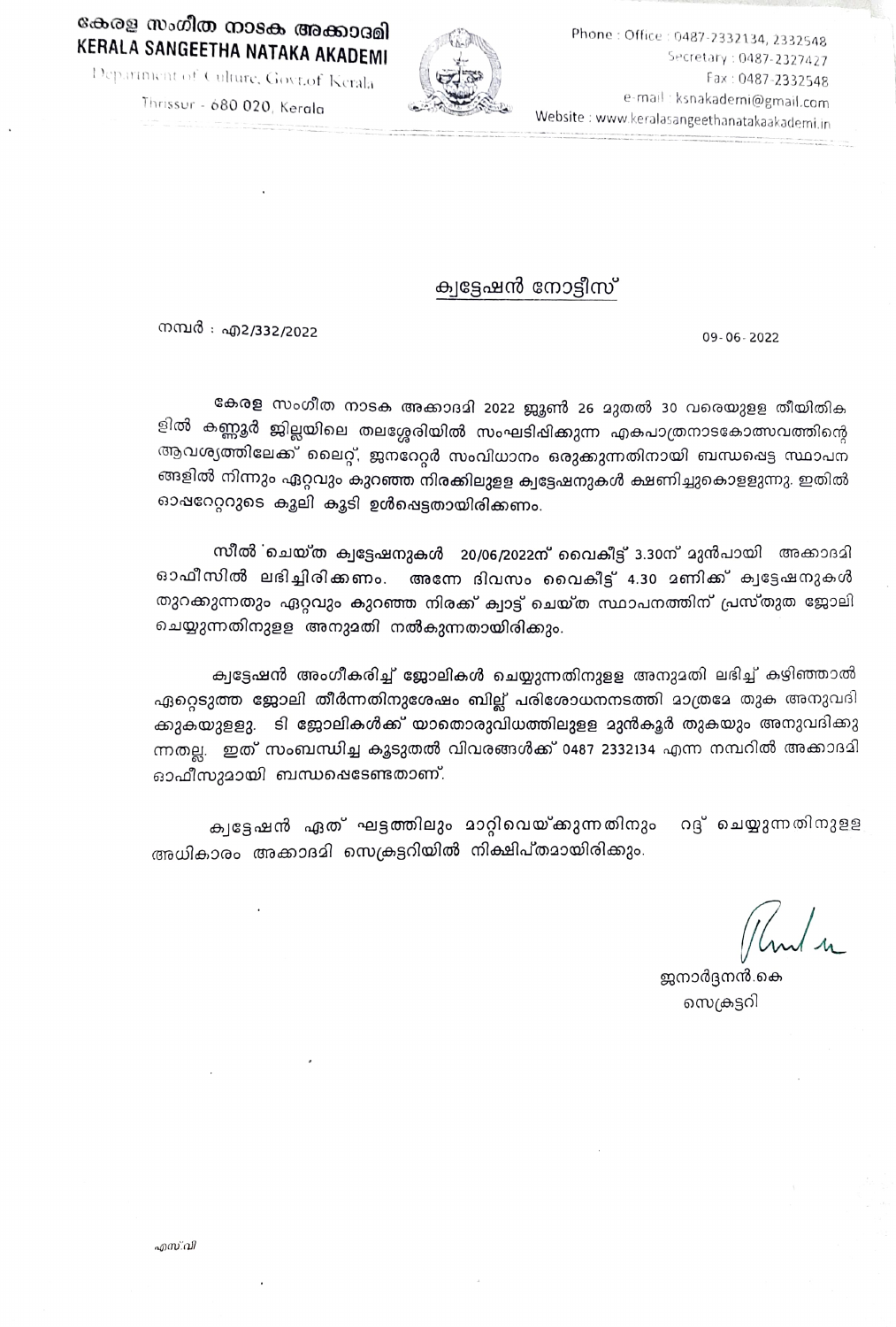## Solo Festival of Kerala & Kerala Sangeetha Nataka Akademi Generator Requirements (Light ,SOUND)

| <b>Venue</b>                        | Item                                                | Qty | Price | Amound |
|-------------------------------------|-----------------------------------------------------|-----|-------|--------|
| Generator requirements<br>for sound | 10 KW 3 phase Generator<br>With Switcher and cables |     |       |        |
|                                     |                                                     |     |       |        |
| Generator requirements<br>for Light | 42 KW 3 Phase Generator<br>With Switcher and cables |     |       |        |

\*Spair Generator and equipments should be ready with wenders, in case of the supplied Generator is not working